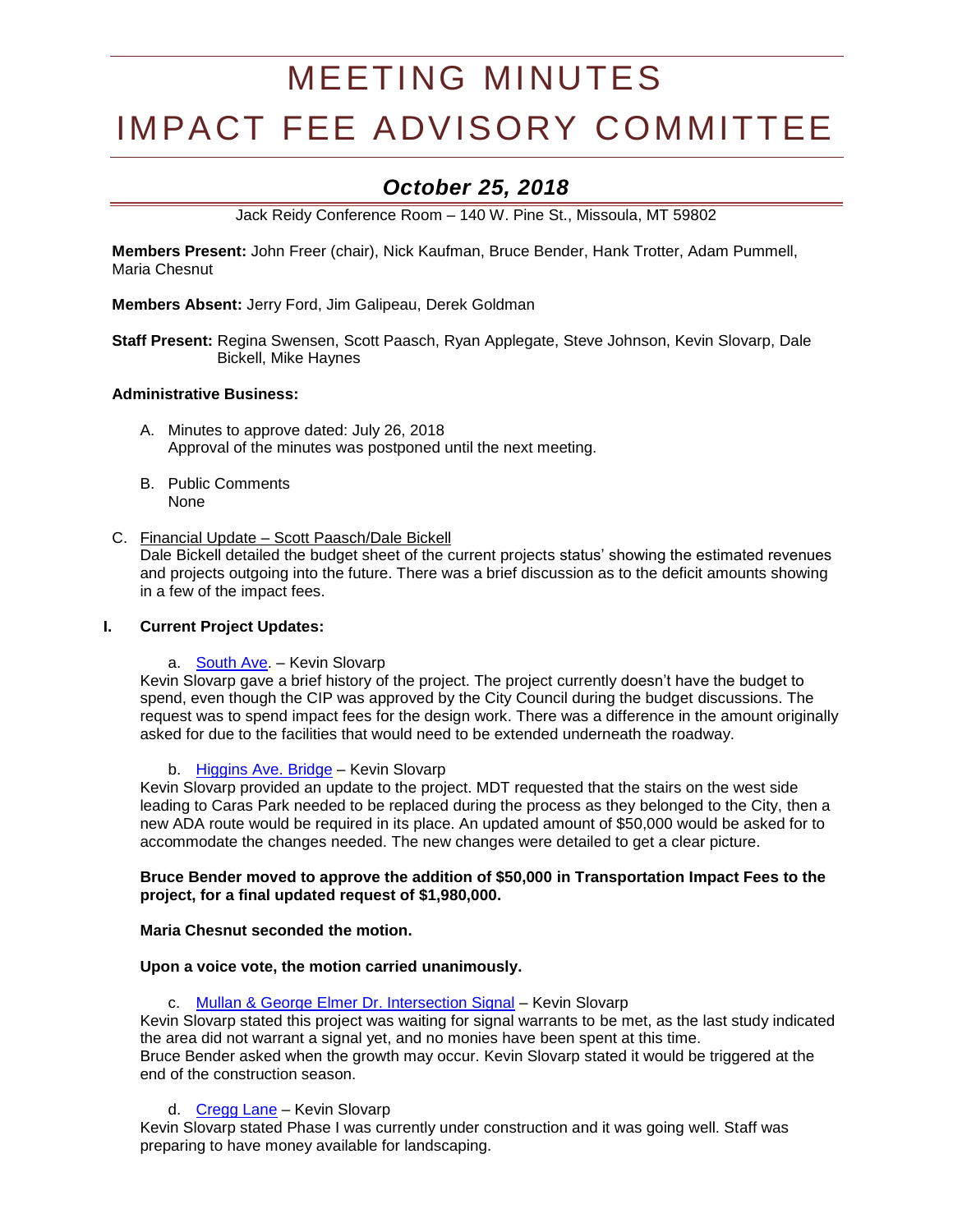Hank Trotter asked about the right of way next to the City Shop. Kevin Slovarp stated it would get close but the right of way would extend on both sides to be multi-use facilities.

e. [Van Buren Phase 3](https://www.ci.missoula.mt.us/DocumentCenter/View/41372) – Kevin Slovarp

Kevin Slovarp stated that the Van Buren project has been constructed and staff added to the striping. The project was very close to being on budget.

f. [Community Center](https://www.ci.missoula.mt.us/DocumentCenter/View/33701) – Ryan Applegate

Ryan Applegate stated that within the next month would have an RFP for Phase I of an expansion to Currents.

# g. [Syringa](https://www.ci.missoula.mt.us/DocumentCenter/View/40362) – Ryan Applegate

Ryan Applegate stated Patterson had been contracted and construction was basically complete. Mike Haynes arrived at 3:20 PM.

h. [Bellview](http://mt-missoula2.civicplus.com/DocumentCenter/View/32600) Park – Ryan Applegate

Ryan Applegate stated the bike park improvements were included and funding would be used this year.

# i. [Fire Dept. EMS Aid Car](https://www.ci.missoula.mt.us/DocumentCenter/View/40364) – Dale Bickell/Jason Diehl

Dale Bickell stated the Fire Department has the vehicle and had put the decals on it very recently.

# **New Funding Requests:**

a. [Mullan Rd. Improvements](https://www.ci.missoula.mt.us/DocumentCenter/View/46585/DS---Mullan-Rd-Reconstruction) – Kevin Slovarp

Kevin Slovarp stated that, with the development of 44 Ranch, the developer was required to create a collector and since Mullan Rd. was MDT jurisdiction, they were reviewing the plans and decided the left turn pocket wouldn't work, but more of Mullan Rd. needed to be improved. The increase of costs associated with the changes were outside what the developer had set aside as it was a surprise. Staff felt that this would have a benefit to more than just this development and are asking for future developments to reimburse the cost that was being spent now.

There was a discussion as to how the collector roadways would connect to future developments. John Freer arrived at 3:44 PM.

Bruce Bender asked about the requested amount difference of \$700,000. He asked if this would just widen the road on both sides and leave the road itself intact.

Bruce Bender asked where the remaining portion of the cost would come from. Kevin Slovarp stated the staff was working with the developer to come up with a funding mechanism.

Kevin Slovarp updated the Impact Fee form and request for 100% funding.

There was a discussion about how much Impact Fees to ask for and have the developer pay back as much as possible. Kevin Slovarp detailed how the improvement would support the other developments being contemplated at this time.

# **Bruce Bender made the motion to fund \$300,000 in Transportation Impact Fees for Mullan Road reconstruction.**

# **John Freer seconded the motion.**

# **Upon a voice vote, the motion carried unanimously**.

b. [Lower Miller Ck. Sidewalks](https://www.ci.missoula.mt.us/DocumentCenter/View/46584/DS---Lower-Miller-Creek-Road-LVB-to-Bigfork) – Kevin Slovarp

Kevin Slovarp detailed how Lower Miller Creek Road had been in CIP form for several years. The reason for the request is due to the new school that's nearly completed, and their need for more pedestrian facilities. The request is to design the road to accommodate full street improvements with bike lanes and sidewalks on both sides.

Bruce Bender asked if it was possible to build a sidewalk on only one side of the road. Kevin Slovarp detailed the reasons why staff was looking to design the entire street improvements, which would include the drainage, the sidewalk to be built.

Hank Trotter asked if the school was required to build the improvements. Kevin Slovarp detailed how the school didn't put any funds into the bond for improvements.

Kevin Slovarp detailed the Impact Fee funding criteria methodology.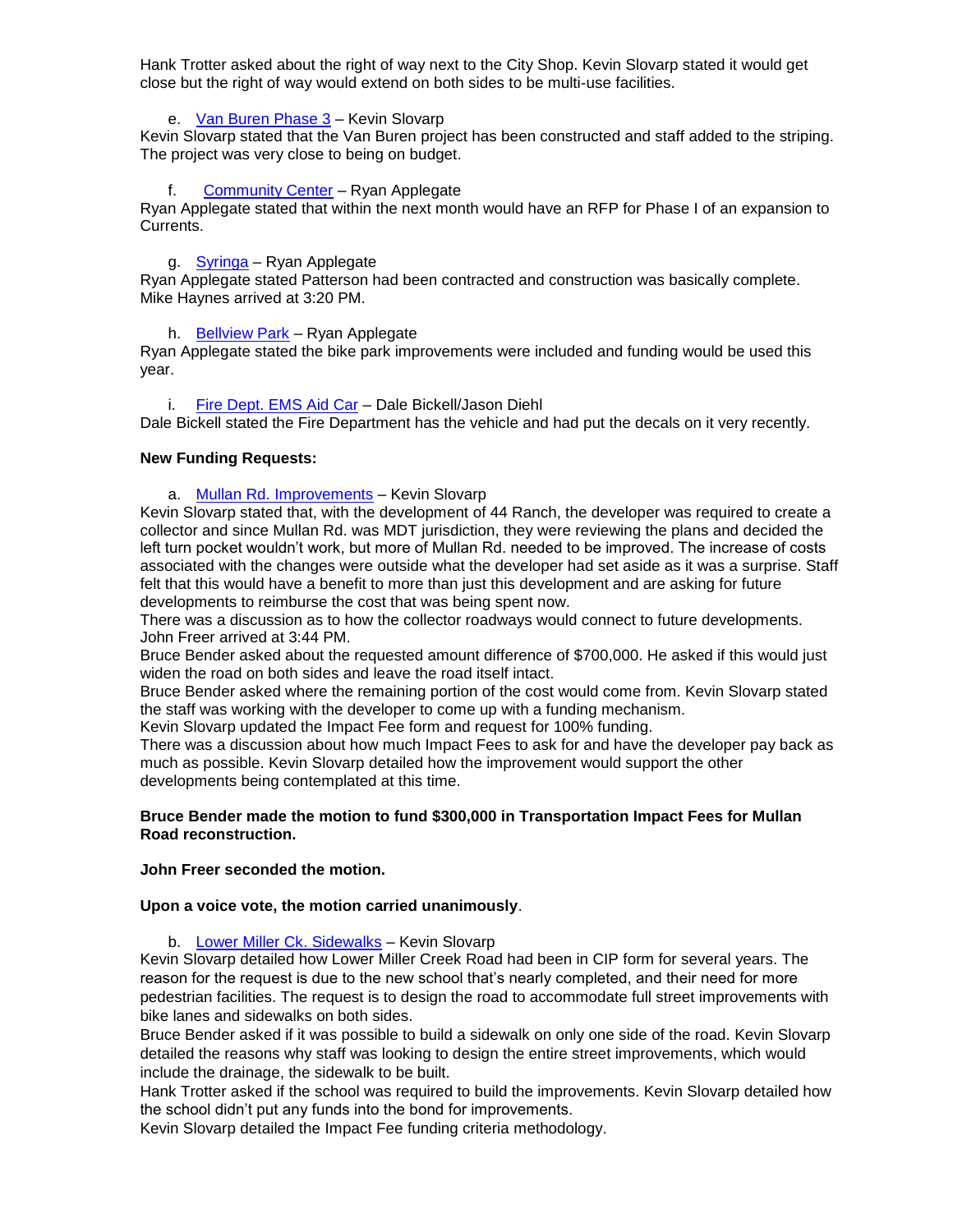**John Freer made the motion to fund \$100,000 in Transportation Impact Fees for the initial design of Lower Miller Creek Road from Linda Vista Blvd. to Bigfork Road.**

# **Adam Pummill seconded the motion.**

# **Upon a voice vote, the motion carried unanimously.**

# c. [Playfair Park](https://www.ci.missoula.mt.us/DocumentCenter/View/46591/PandR---PlayFair-Park) – Ryan Applegate

Ryan Applegate detailed the reasons for increasing capacity at Playfair Park and developing a Master Park Plan due to the development in surrounding areas. He detailed the Impact Fee funding criteria methodology.

**John Freer made the motion to fund \$20,000 in Park Impact Fees to develop a Master Park Plan to replace the interim working plan for Playfair Park.**

# **Bruce Bender seconded the motion.**

**Upon a voice vote, the motion carried unanimously.**

d. [Ft. Missoula Regional Park Ph. III](https://www.ci.missoula.mt.us/DocumentCenter/View/46587/PandR---Ft-Msla-Regional-Park-Phase-3) – Ryan Applegate

Ryan Applegate stated staff was almost done with Phase I and II, and about to begin Phase III. He detailed what specific items the funds would be used for. He also stated staff would request any remaining funds from Phase I or II be rolled into Phase III.

Ryan Applegate detailed the Impact Fee funding criteria methodology.

# **Bruce Bender made the motion to fund \$50,000 in Park Impact Fees to design and engineer the planning of the expansion of the Fort Missoula Regional Park.**

**John Freer seconded the motion.**

# **Upon a voice vote, the motion carried unanimously.**

e. [Koly Park Improvements](https://www.ci.missoula.mt.us/DocumentCenter/View/46589/PandR---Clark-Fork-Bridge-West) - Ryan Applegate

Ryan Applegate spoke about the request for funding, including the needs to survey, design and engineer the facilities of the newly acquired park lands and bridge.

Ryan Applegate detailed the Impact Fee funding criteria methodology.

John Freer asked for information on the amount of funding asked for. Ryan Applegate stated the amount of funding being asked for and that staff would ask for more funding in later years specifically for the new park.

There was a discussion about the location of the future park and the improvements to be made. Nick Kaufman made the request to retitle the project from Clark Fork Bridge West to Koly Park Improvements.

**Bruce Bender made the motion to fund \$120,000 of Park Impact Fees to survey, design and engineer for street frontage, utility stub outs and access improvements for the newly acquired park lands as well as trail improvements including conversion of the former railroad bridge for use as a pedestrian/bike trail.**

# **Hank Trotter seconded the motion.**

John Freer stated the reasons he felt the project was not 100% supportable under the current funding criteria methodology. There was a discussion on how to alter the funding criteria. Bruce Bender withdrew the motion. The motion second was not withdrawn. Dale Bickell offered that the motion be amended with the condition that the funding criteria be updated and returned to the IFAC at the next meeting.

**Bruce Bender accepted an amendment to approve funding of \$120,000 with the following conditions: to retitle the item and to update the form to recalculate the methodology of the Impact Fees.**